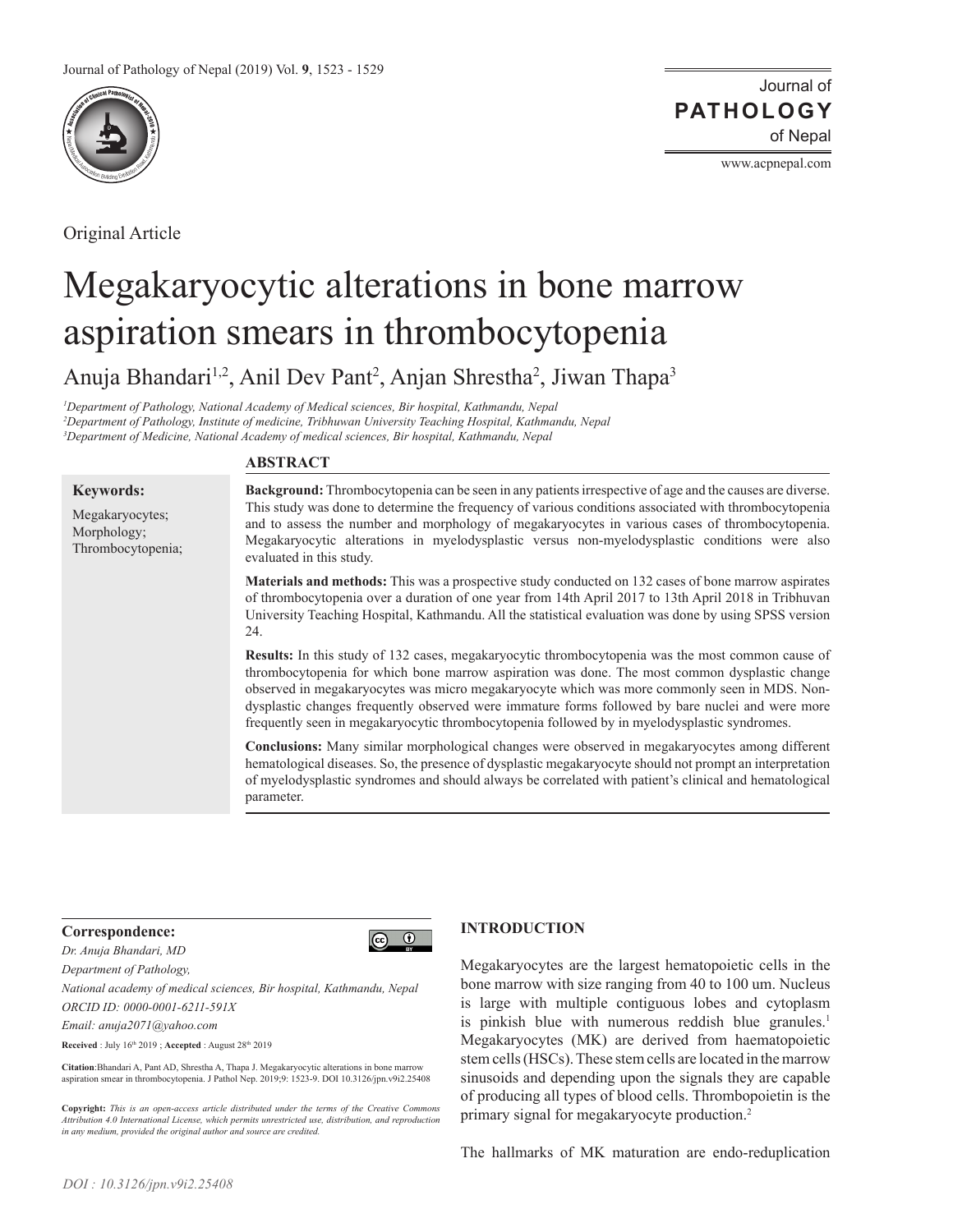(polyploidisation) and expansion of cytoplasmic mass. The megakaryocytes require an intricate series of remodeling events for the production of platelets. Thousands of platelets are released from a single megakaryocyte.<sup>3</sup> Any abnormalities in this process results in clinically significant disorders and inappropriate platelet production is one among them.<sup>4</sup>

Thrombocytopenia is defined as platelet counts less than  $150,000/\mu$ l. A normal human platelet count ranges from 150,000 to 450,000 platelets per microliter of blood. Usually thrombocytopenia has no symptoms and is found on a routine full blood count. When the platelet counts are less than 30,  $000/\mu$ l, patient suffers from spontaneous bruising and purpura or with continuous/relatively long-lasting bleeding from injuries and wounds. Until the platelet count is less than 10,  $000/\mu$ , clinically significant spontaneous bleeding does not usually occur. Thrombocytopenia is a very common condition for which bone marrow aspiration is done.<sup>5</sup> Thrombocytopenia may be due to one of three reasons: a) Decreased production of platelets b) Increased destruction of platelets and c) Changing of distribution of platelets.6

Thrombocytopenia may be a presenting feature in various hematological disorders like acute myeloid leukemia, chronic lymphocytic leukemia, aplastic anemia, myelodysplastic syndrome, multiple myeloma. Immune thrombocytopenic purpura (ITP), megaloblastic anemia, aplastic anemia and leukemia are common causes of thrombocytopenia.5

Bone marrow examination helps to differentiate cases of decreased platelet production from cases of peripheral platelet destruction. It also helps to differentiate the number, size and maturity of the megakaryocytes. The ultimate aim of bone marrow examination is to achieve a definite diagnosis with reasonable accuracy using a minimally invasive technique. In addition to microscopic evaluation of the cells and structure, additional tests may be performed, depending on the purpose for testing like immunohistochemistry, flow cytometry and cytogenetic studies. The procedure's low complication rate is an additional advantage that allows bone marrow aspiration to be performed as an outpatient procedure. It is also a suitable procedure when patients are debilitated or having multiple lesions.

Various megakaryocytic alterations in bone marrow aspirates is known as dysmegakaryocytopoiesis and it includes both dysplastic and non-dysplastic features. Dysplastic features are multiple separated nuclei, micromegakaryocytes and hypogranular forms. Non dysplastic features are immature forms, emperipolesis, budding (blebbing of cytoplasm on their surface), cytoplasmic vacuolization and bare nuclei.3

In myelodysplastic syndrome, dysplastic changes in megakaryocytes are seen along with thrombocytopenia. However, it can also be seen in non-myelodysplastic hematological conditions, as shown by various studies.<sup>7</sup> The present study was undertaken to calculate the prevalence of various conditions associated with thrombocytopenia and to assess megakaryocytic alterations in various cases of thrombocytopenia. Dysplastic megakaryocytic alterations and their contribution to thrombocytopenia were also studied in non-MDS diseases so as to increase the diagnostic accuracy.

## **MATERIALS AND METHODS**

This was a prospective study which included 132 patients, who underwent bone marrow aspiration from  $14<sup>th</sup>$  April,  $2017$  to  $13<sup>th</sup>$  April,  $2018$  in the department of Pathology, Tribhuvan University Teaching Hospital, Institute of Medicine, Maharajgunj, Kathmandu. All the bone marrow samples with thrombocytopenia which were diagnosed on hematology analyzer and confirmed by peripheral smears during the period of one year were taken for the study. Informed consent was taken from the subjects and ethical approval was taken from the Institutional Review Board.

Bone marrow aspiration was performed under aseptic conditions from iliac crest using Salah needle. All universal precautions were taken into consideration. The skin over the site was cleaned with betadine and 2% lidocaine was infiltrated into the skin, subcutaneous tissue and periosteum. About 0.3 ml of marrow was aspirated using 10 ml sterile needle. Smears were made immediately, air dried and stained with Wright stain. Megakaryocyte morphology was studied with a 100X objective. The number of the megakaryocytes was considered as normal: one megakaryocyte per one to three low-power fields, increased: more than two megakaryocytes per low-power field or decreased: one megakaryocyte per five to ten low-power fields.<sup>4</sup> The morphological changes of megakaryocytes that were studied included nuclear segmentation, presence of immature forms, micromegakaryocytes, emperipolesis, cytoplasmic vacuolization, cytoplasmic budding, bare megakaryocytic nuclei and hypogranular forms. The number and morphology of the megakaryocytes in MDS as well as non-MDS related thrombocytopenia were assessed and compared. Statistical analysis like mean, median and descriptive analysis was performed using SPSS version 24.

## **RESULTS**

Of the 516 case of bone marrow aspiration reported in department of pathology from 14<sup>th</sup> April, 2017 to 13<sup>th</sup> April, 2018, 183 cases had thrombocytopenia. Fifty one cases were excluded from the study, as 42 cases had diluted smears and 9 cases had no megakaryocytes. A total of 132 cases (25.5%) were included in the present study.

The age of the patients who presented with thrombocytopenia ranged from 2 years to 85 years old and most subjects were above 61 years accounting for 27 cases (20.5%).

Thrombocytopenia was more common in males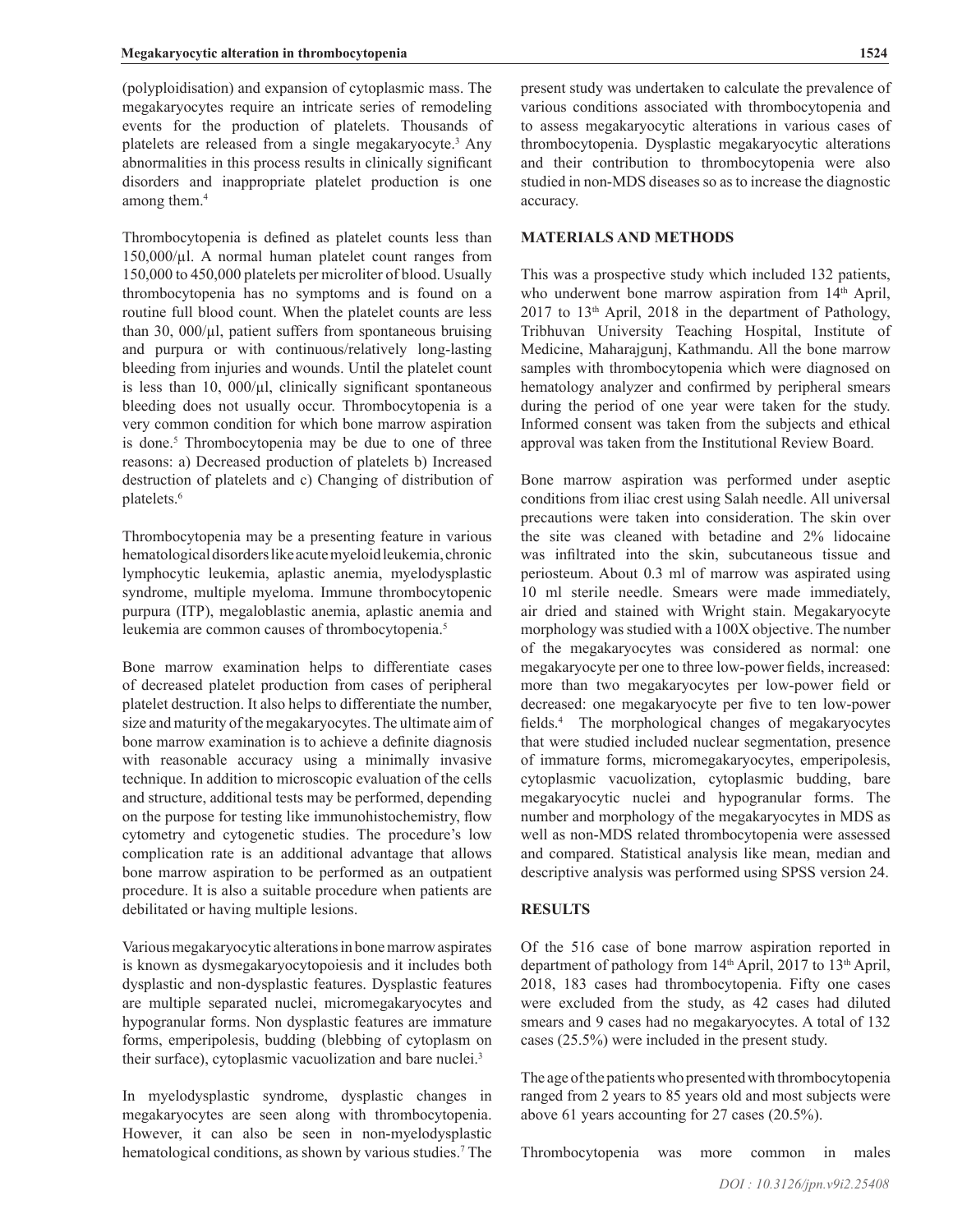|                                                | Megakaryocyte number       |                                      |                                   |     |
|------------------------------------------------|----------------------------|--------------------------------------|-----------------------------------|-----|
| <b>Bone marrow impression</b>                  | Normal<br>(1Mk/1 to 3 LPF) | <b>Decreased</b><br>$(1Mk/5-10 LPF)$ | <b>Increased</b><br>$(>2$ Mk/LPF) |     |
| Megakaryocytic thrombocytopenia                | 35                         |                                      |                                   |     |
| <b>Acute Leukemia</b>                          |                            |                                      |                                   |     |
| Megaloblastic anemia                           |                            |                                      |                                   |     |
| Aplastic anemia                                |                            |                                      |                                   |     |
| <b>MDS</b>                                     |                            |                                      |                                   |     |
| Multiple myeloma                               |                            |                                      |                                   |     |
| Leishmaniasis                                  |                            |                                      |                                   |     |
| <b>CML</b> (Blast crisis)                      |                            |                                      |                                   |     |
| Metastatic malignant small round<br>cell tumor |                            |                                      |                                   |     |
| <b>CLL</b>                                     |                            |                                      |                                   |     |
| Total                                          |                            | 28                                   |                                   | 132 |

# **Table 1: Distribution of megakaryocytes in various hematological conditions with thrombocytopenia**

**Table 2: Dysplastic changes in various hematological conditions** 

| <b>Bone marrow</b><br>impression               |            | Hypogranular forms $(\%)$ | Micro megakaryocyte | Multiple separated nuclei<br>$\frac{9}{6}$ |
|------------------------------------------------|------------|---------------------------|---------------------|--------------------------------------------|
| Megakaryocytic<br>thrombocytopenia             | 68         |                           | $14(20.58\%)$       | $2(2.9\%)$                                 |
| <b>Acute Leukemia</b>                          | $\sqrt{2}$ |                           |                     |                                            |
| Megaloblastic anemia                           |            | $(0.6\%)$                 | $3(23.07\%)$        | $4(30.76\%)$                               |
| Aplastic anemia                                |            |                           |                     |                                            |
| <b>MDS</b>                                     |            | $2(20\%)$                 | $7(70\%)$           |                                            |
| <b>Multiple myeloma</b>                        |            |                           |                     |                                            |
| Leishmaniasis                                  |            |                           |                     |                                            |
| CML                                            |            |                           | $ 1^{\circ}/_{0} $  |                                            |
| Metastatic malignant<br>small round cell tumor |            |                           |                     |                                            |
| CLL                                            |            |                           |                     |                                            |
| Total                                          |            |                           |                     |                                            |

## **Table 3: Non dysplastic changes in various hematological conditions**

| <b>Bone marrow</b><br>impression               | (n) | <b>Immature forms</b><br>(%) | Cytoplasmic<br>vacuolization<br>(%) | Cytoplasmic<br>budding $(\% )$ | Bare nuclei (%) | <b>Emperipolesis</b><br>(%) |
|------------------------------------------------|-----|------------------------------|-------------------------------------|--------------------------------|-----------------|-----------------------------|
| Megakaryocytic<br>thrombocytopenia             | 68  | $26(38.2\%)$                 | $1(1.4\%)$                          |                                | $16(23.5\%)$    | $3(4.4\%)$                  |
| <b>Acute Leukemia</b>                          | 16  |                              |                                     |                                |                 |                             |
| Megaloblastic anemia                           | 13  | $1(7.6\%)$                   | $1(7.6\%)$                          | $1(7.6\%)$                     |                 |                             |
| Aplastic anemia                                |     |                              |                                     |                                |                 |                             |
| <b>MDS</b>                                     | 10  | $1(10\%)$                    |                                     |                                | $4(40\%)$       |                             |
| Multiple myeloma                               |     |                              |                                     |                                |                 |                             |
| Leishmaniasis                                  |     |                              |                                     |                                |                 |                             |
| <b>CML</b>                                     |     | $\Omega$                     |                                     |                                | $\Omega$        |                             |
| Metastatic malignant small<br>round cell tumor |     |                              |                                     |                                |                 |                             |
| <b>CLL</b>                                     |     |                              |                                     |                                |                 |                             |
| <b>Total</b>                                   | 132 | 28                           |                                     |                                | 20              |                             |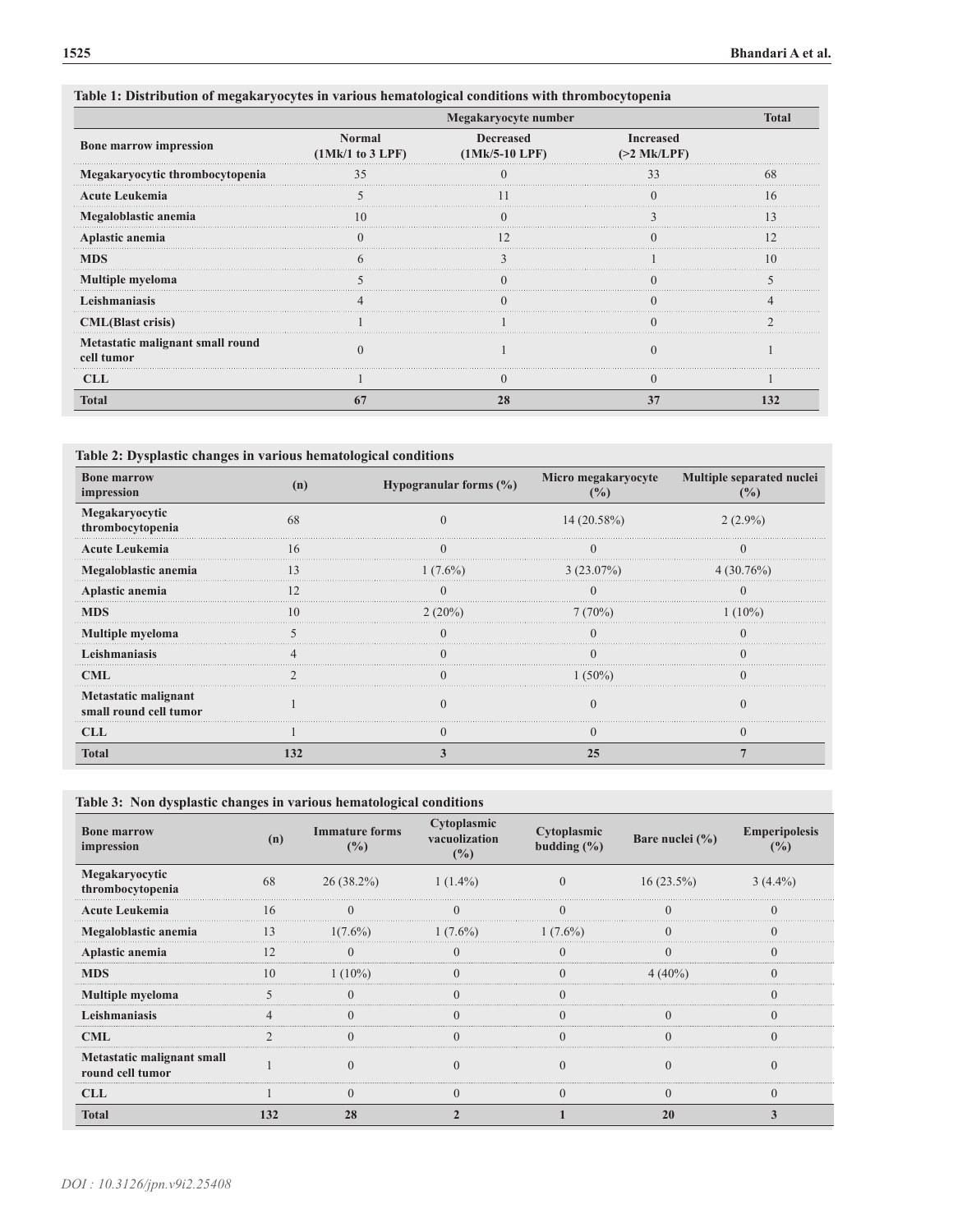

*Figure 1: Bone marrow aspiration smear showing increased megakaryocytes in case of megakaryocytic thrombocytopenia (Wright-Giemsa stain, X100).*



*Figure 3: Bone marrow aspiration smear showing multiple separated nuclei in case of megaloblastic anemia (Wright-Giemsa stain, X1000).*



*Figure 5: Bone marrow aspiration smear showing emperipolesis in case of megakaryocytic thrombocytopenia (Wright-Giemsa stain, X1000).*

accounting for 75 cases (57%) than in females 57 cases (43%). Among the 132 bone marrow aspirate samples, megakaryocytic thrombocytopenia was the most common cause of thrombocytopenia which was observed in 68 cases (51.51%), followed by acute leukemia in 16 cases (12.1%).

There was an increase in the number of megakaryocytes in 33 cases (48.5 %) of megakaryocytic thrombocytopenia (fig 1) and 3 cases (23%) of megaloblastic anemia. 11 cases (68.7%) of acute leukemia and 3 cases (30%) of MDS had



*Figure 2: Bone marrow aspiration smear micromegakaryocyte in case of MDS (Wright-Giemsa stain, X1000).*



*Figure 4: Bone marrow aspiration smear showing bare nuclei in case of megakaryocytic thrombocytopenia (Wright-Giemsa stain, X1000).*



*Figure 6: Bone marrow aspiration smear showing cytoplasmic vacuolization in case of megakaryocytic thrombocytopenia (Wright-Giemsa stain, X1000).*

decrease in number of megakaryocytes.

As shown in table 2, the most common dysplastic changes observed in the megakaryocytes were micro megakaryocytes (fig 2), which were observed in 14 cases (20.58%) of megakaryocytic thrombocytopenia followed by in 7 cases of MDS (70%) and 3 cases (23.07%) of megaloblastic anemia. Multiple separate nuclei (fig 3) were most commonly observed in 4 cases (30.76%) of megaloblastic anemia followed by in 2 cases (2.9%) of megakaryocytic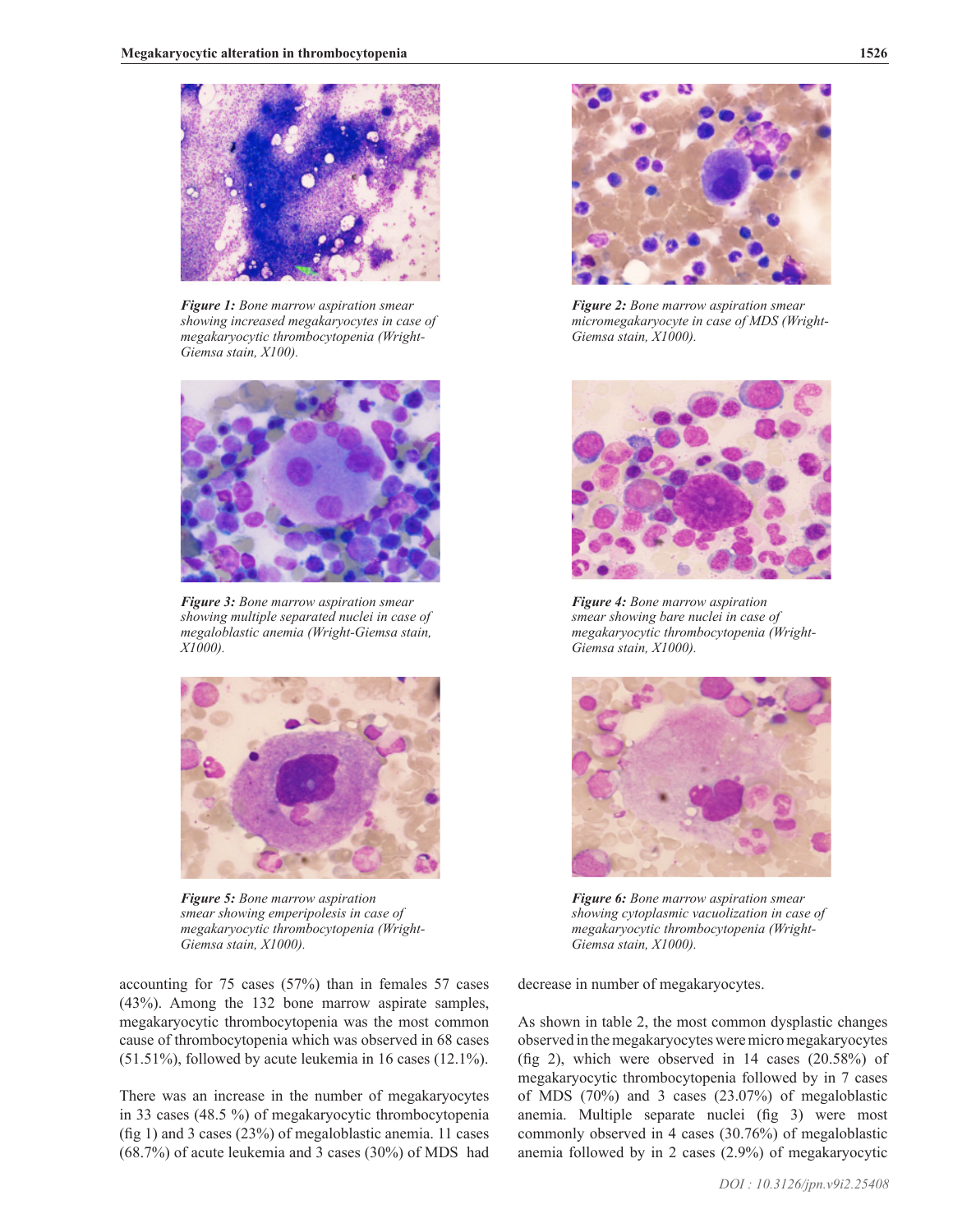thrombocytopenia and 1 case (10%) of MDS.

In this study, the most common non dysplastic changes in megakaryocytes observed were immature forms seen in 26 cases (38.2%) and bare nuclei (fig 4) in 16 cases (23.5%) of megakaryocytic thrombocytopenia. Emperipolesis (fig 5) was noted in 3 cases (4.41%) of megakaryocytic thrombocytopenia. Cytoplasmic vacuolization (fig. 6) was observed in one case of megakaryocytopenic thrombocytopenia and one case of megaloblastic anemia. The non dysplastic morphology observed has been tabulated in table 3.

## **DISCUSSION**

Thrombocytopenia is the most common hematological disorder for which bone marrow aspiration is done. It may be an isolated finding or associated with pancytopenia.<sup>8</sup> It is commonly seen in various hematological disorders including myelodysplastic syndromes (MDS) as well as various non-myelodysplastic hematological conditions.<sup>9</sup> Dysplastic changes are well known in megakaryocytes in thrombocytopenia associated with MDS. However, they are also observed in megakaryocytes in non-myelodysplastic hematological conditions.

In the present study, the youngest patient was 2 years old and the oldest was 85 years old. The most common age group involved was 61 years and above accounting for 27 cases (20.5%). In contrast, thrombocytopenia was seen more commonly in below 20 years (57.9%) in a study conducted by Pokharel S. et al.<sup>8</sup> It was observed that thrombocytopenia was slightly more common in males (56.8%) than in females (43.2%) which was in accordance to that in the similar study conducted by Muhury M et al (male: 63.2% and female: 36.8%) and Gupta P et al (male:58% and female:42%).3,9

In this study, the commonest cause of thrombocytopenia for which bone marrow examination was done was megakaryocytic thrombocytopenia seen in 68 cases (51.51%). This was followed by acute leukemia seen in 16 cases (12.1%) and megaloblastic anemia in 13 cases (9.8 %). Similarly, megakaryocytic thrombocytopenia was the commonest cause of thrombocytopenia in a study done by Pokharel S et al. This was followed by acute leukemia and aplastic anemia. Megaloblastic anemia and myelofibrosis were the least common causes <sup>8</sup>. Similarly, Gupta P et al also found ITP as the most common cause of thrombocytopenia followed by megaloblastic anemia and iron deficiency anemia.3

Dysplastic megakaryocytes were appreciated in megakaryocytic thrombocytopenia, megaloblastic anemia and MDS. The most common dysplastic change observed was micro megakaryocyte observed in 25 cases (18.93%) followed by multiple separate nuclei in 7 cases (5.3%). Hypo granular forms were seen in 3 cases (2.27%). Similarly, Neelima et al observed micro megakaryocytes

in 25 cases (32.0%), multiple separate nuclei in 17 cases (21.7%) and hypo granular form was the least observed dysplastic feature seen in 7 cases (8.9%).<sup>7</sup>

Immature forms and bare nuclei were the most common nondysplastic features seen in 28 cases (21.21%) and 20 cases (15.15%) respectively. Emperipolesis was observed in 3 cases (2.27%), cytoplasmic vacuolization in 2 cases (1.51%) and cytoplasmic budding in 1 case (0.75%). Study done by Muhury M et al observed bare nuclei as the most common nondysplastic finding which was seen in 67 cases (46.5%). This was followed by immature form in 58 cases (40.2%), emperipolesis in 45 cases (31.2%), cytoplasmic vacuolization in 21 cases (14.6%) and platelet budding in 17 cases (12.2%).9

Out of 68 cases of megakaryocytic thrombocytopenia, 33 cases (48.5%) had increased number of megakaryocytes in bone marrow aspiration smears. The maximum number of megakaryocyte observed was 140/10 LPF. In contrast, Pokharel S et al found increase in the number of megakaryocytes in 15 cases (88.3%) of megakaryocytic thrombocytopenia.8

The most common dysplastic change observed in megakaryocytic thrombocytopenia was micro megakaryocyte seen in 14 cases (20.58%) followed by multiple separate nuclei in 2 cases (2.9%). The most common non dysplastic changes were immature forms seen in 26 cases (38.2%) and bare nuclei in16 cases (23.5%). Study done by Choudhary PK et al showed young, immature megakaryocytes in 94% (31 cases) of ITP cases.<sup>10</sup> In contrast, hypolobulation (52.94%) & hypogranular forms (35.29%) followed by cytoplasmic vacuolization were the most common morphological alterations found by Gupta P et al.<sup>3</sup>

Out of 16 cases of leukemia, 11 cases (68.75%) showed decreased number of megakaryocytes. This corresponds to a study done by Vinayakamurthy S. et al where 65% cases showed decrease in number of megakaryocytes.<sup>11</sup> Leukemic cells infiltrating the marrow may lead to decreased production. Chemotherapy, radiotherapy, and immunemediated destruction of megakaryocytes are the other causes which may result in decreased megakaryocytes.<sup>11</sup> Morphology of megakaryocytes was normal in all 16 cases of acute leukemia in our study. In contrast, Vinayakamurthy S. et al found dysplastic changes in which 60 % showed nuclear segmentation, 40% showed micro megakaryocytes, and 10% showed hypogranular forms. Immature forms (45%), hypolobation (40%), bare nuclei (40%), emperipolesis (5%), and budding (10%) were the non-dysplastic features commonly encountered in cases of acute leukemia.<sup>11</sup> Neelima et al also found dysplastic megakaryocytes, most common being micro megakaryocyte and multiple separate nuclei in 50% of cases, similar to study done by Choudhary et al.7,10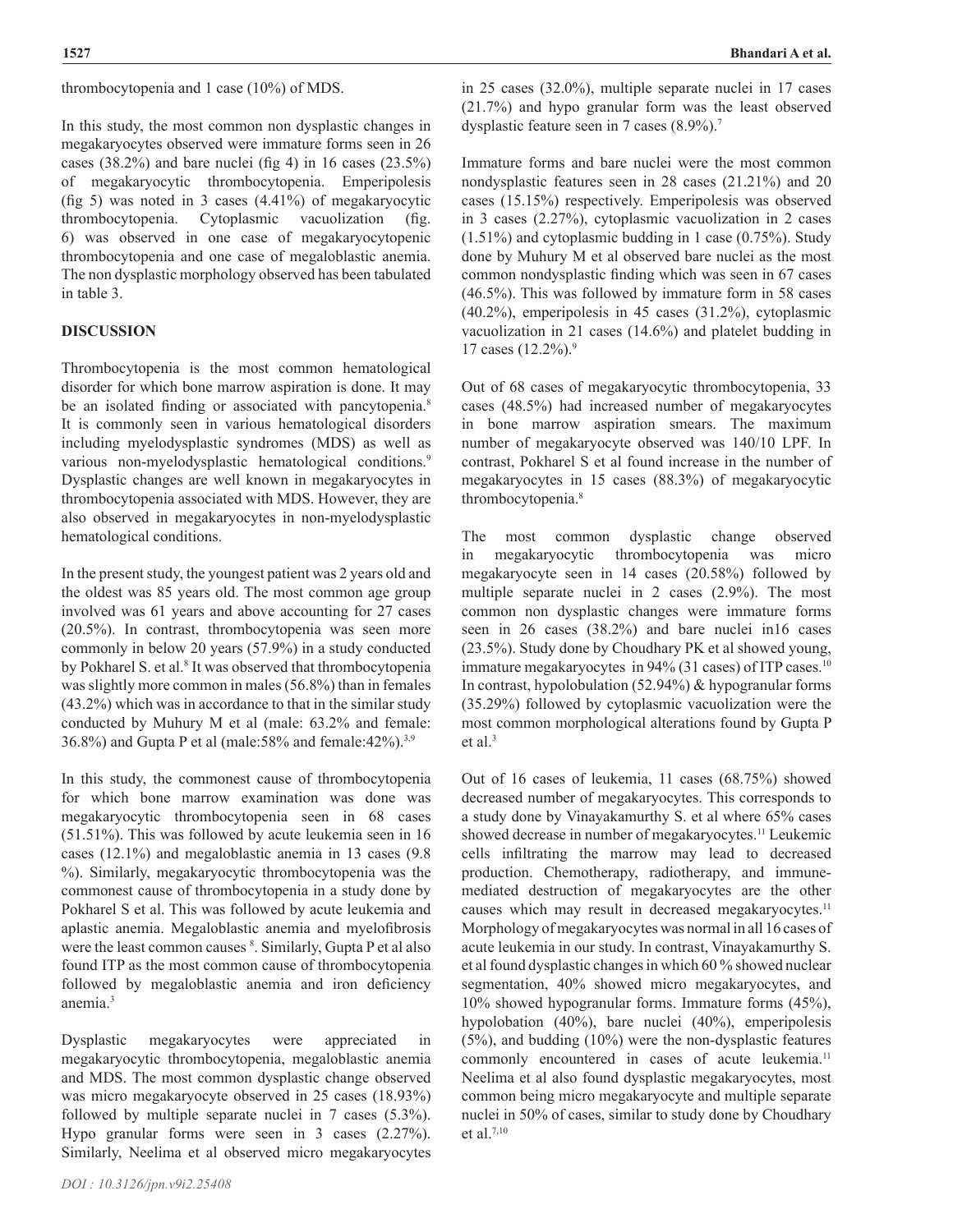In the present study, out of 13 cases of megaloblastic anemia, 3 cases (23.1%) had increased megakaryocyte count and 10 cases (76.9%) had normal number of megakaryocytes. In contrast, 61.8% cases of megaloblastic anemia had increased megakaryocytes in a study done by Neelima et al.<sup>7</sup> In megaloblastic anemia, dysplastic forms of megakaryocytes were seen in five cases (38.4 %) in contrast to that found by Muhury M et al  $(75%)$ <sup>9</sup>. The most common dysplastic findings were multiple separate nuclei observed in 4 cases (30.7%) and micro megakaryocytes in 3 cases (23.07 %). Non dysplastic changes found were cytoplasmic budding, cytoplasmic vacuolization and immature forms noted in 1 case (7.6%). Similarly in a study done by Choudhary PK et al, the most common dysplastic changes were multiple separate nuclei in 18 cases (40.9%) and micro megakaryocyte in 5 cases (11.4%) which were also found by Muhury M et al. $9,10$  Wickramasinghe also observed megakaryocytes with separation of nuclear lobes and nuclear fragments and attributed this to diminished DNA synthesis leading to nuclear maturation defect.<sup>12</sup>

Out of 10 cases of MDS, 1 case (10%) showed increased megakaryocyte count and 3 cases (30%) showed decreased count. Dysplastic changes noted were micro megakaryocytes in 7 cases (70%), hypogranular forms in 2 cases (20%) and multiple separate nuclei in 1 case (10%). Non dysplastic changes noted were bare nuclei in 4 cases (40%) and immature form in 1 case (10%). Similarly, Tejinder Singh et al observed micro megakaryocytes in 66% cases. But hypogranular forms were noted in 100% cases, bare megakaryocytes in 16.6% cases and immature forms in 50% cases.4

In current study, there were 12 cases of aplastic anemia with decreased megakaryocyte count in all cases. Similarly, Dameshek et al found decreased megakaryocyte count and increased count of lymphocytes in the bone marrow of the aplastic anemia patients, which showed failure of hematopoietic function.<sup>13</sup> Morphology of megakaryocytes were normal in all cases of aplastic anemia in our study similar to that observed by Tricot et al and Dameshek et al.13,14

Hence, this study shows that dysplastic megakaryocytes are found both in MDS as well as non-MDS related thrombocytopenia. The presence of dysplastic changes in megakaryocytes should not lead to diagnosis of MDS and other hematological conditions should be considered in differential diagnosis. Understanding the morphological changes in the bone marrow aspirates helps in the diagnosis of various hematological conditions associated with thrombocytopenia.

## **CONCLUSIONS**

Many similarities in morphological changes of megakaryocytes were observed in various hematological conditions. The diagnostic accuracy for various causes

of thrombocytopenia can be increased by understanding the morphological changes in megakaryocytes in bone marrow aspiration smears and correlating the findings with the patient's clinical findings and other hematological parameters. This can further enable proper therapeutic interventions.

### **Recommendations**

This study was done in limited number of cases and with limited time duration. In every cases of thrombocytopenia, morphological findings of megakaryocytes in bone marrow aspiration smears should be correlated with patient's clinical findings and other hematological parameters which further helps in making diagnosis. Further, cytogenetics and molecular studies whenever needed can help in evaluation of patients in regard to prognosis and determination of clonality.

#### **Conflict of interest:** None

### **REFERENCES**

- 1. Anderson SC, Poulsen KB. Blood cells. Anderson's atlas of hematology. 1st ed. Lippincott Williams and Wilkins; 2003. p.3-154
- 2. Patel SR, Hartwig JH, Italiano JE, Jr. The biogenesis of platelets from megakaryocyte proplatelets. J Clin Invest. 2005;115(12):3348-54. [Crossref](https://doi.org/10.1172/JCI26891)
- 3. Gupta P, Goswami A, Chavda J, Goswami N, Shah S. Study of Megakaryocytes in Bone Marrow Aspiration Smears in Patients with Thrombocytopenia. IOSR J Dent Med Sci Ver III. 2015;14(6):2279- 861. [Crossref](DOI: 10.9790/0853-14633033)
- 4. Bhasin TS, Sharma S, Manjari M, et al. Changes in megakaryocytes in cases of thrombocytopenia: bone marrow aspiration and biopsy analysis. J Clin Diagn Res. 2013;7(3):473-9. [Crossref](https://doi.org/10.7860/JCDR/2013/5085.2801)
- 5. Izak M, Bussel J. Management of thrombocytopenia. F1000Prime Rep. 2014;6-45. [Crossref](https://doi.org/10.12703/P6-45)
- 6. Erkurt MA, Kaya E, Berbel I, Koroglu M. Thrombocytopenia in adults: Review Article. Journal of Hematology. 2012;1:44-53. **[Crossref](https://doi.org/10.4021/jh28w)**
- 7. Tirumalasetti N, Challa NR. Bone marrow aspiration study of megakaryocytic alterations in non myelodysplastic syndrome related thrombocytopenia. Indian J Pathol Oncol. 2016;3(4):587-92. **[Crossref](https://doi.org/10.5958/2394-6792.2016.00109.5)**
- 8. Pokharel S, Upadhyaya P, Karki S, Paudyal P, Pradhan B, Poudel P. Megakaryocytic alterations in thrombocytopenia: A bone marrow aspiration study. J Pathol Nepal. 2016;6(11):914-21. [Crossref](https://doi.org/10.3126/jpn.v6i11.15673)
- 9. Muhury M, Mathai AM, Rai S, Naik R, Pai MR, Sinha R. Megakaryocytic alterations in thrombocytopenia: a bone marrow aspiration study. Indian J Pathol Microbiol. 2009;52(4):490-4. **[Crossref](https://doi.org/10.4103/0377-4929.56132)**